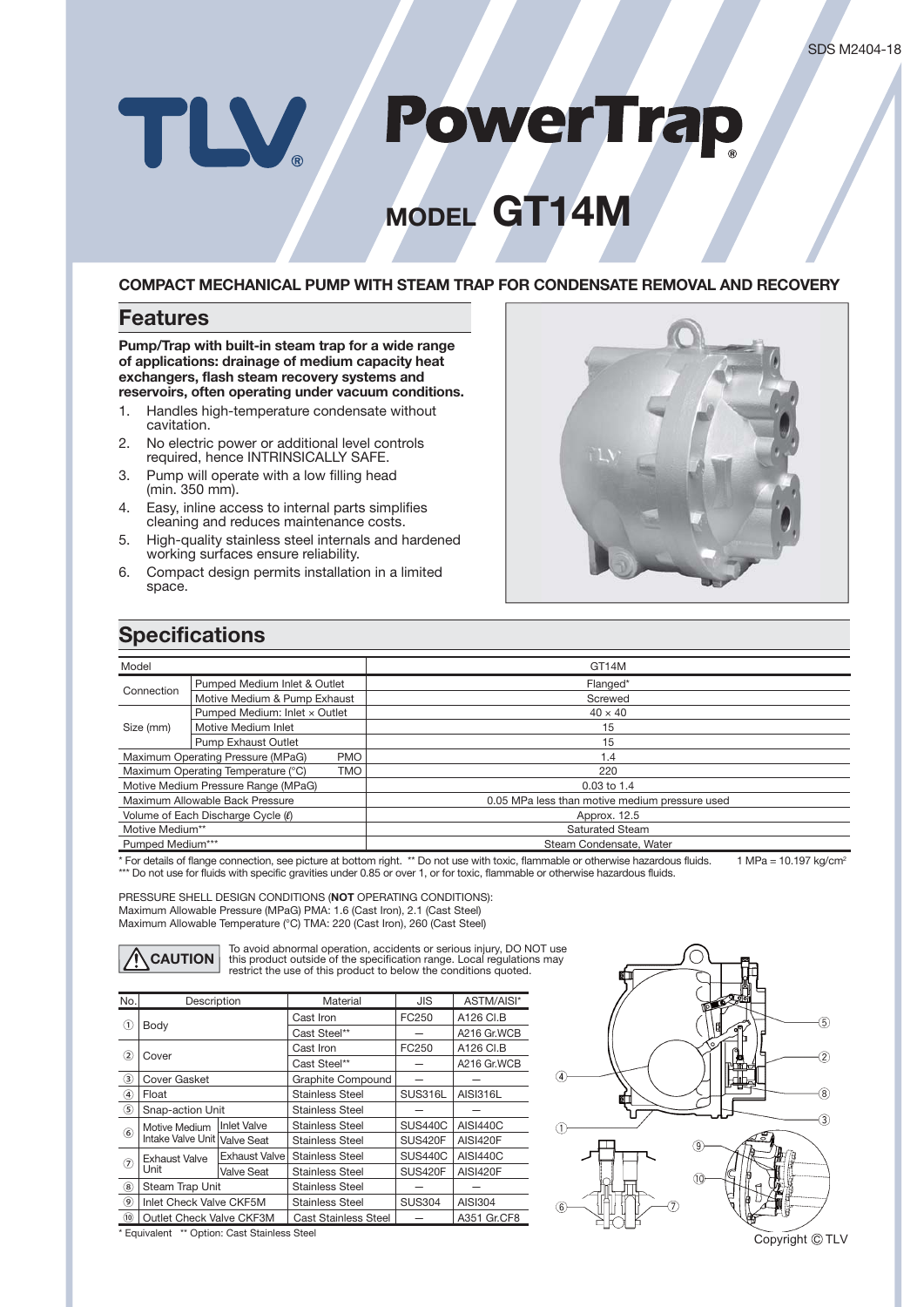

### **Consulting · Engineering · Services**



#### ● **Illustration of Filling Head and Pressures**



● The discharge capacity is determined by the motive medium, motive medium pressure (Pm) and back pressure (P2).

Make sure that:

**1.4**

Discharge Capacity × Correction Factor > Required Flow Rate

#### **NOTE:**

 $0\frac{L}{0}$ 

 $400$ 

800

**0.2**

**0.15**

1200

**●** A check valve must be installed at both the pumped medium inlet and outlet. To achieve the above capacities with the standard GT14M configuration, TLV check valves CKF5M for inlet and CKE3M for outlet must be used.

0.1 0.3 0.5 0.6 0.7 0.8 0.9 1.0 1.1

**System Back Pressure** (MPaG)

0 0.1 0.2 0.3 0.4 0.5 0.6 0.7 0.8 0.9 1.0 1.1 1.2 1.3

**1.2 0.8 1.0 0.6**

**●** Motive steam pressure minus back pressure must be greater than 0.05 MPa.

**0.4 0.3**

● A strainer must be installed at the motive medium and pumped medium inlets.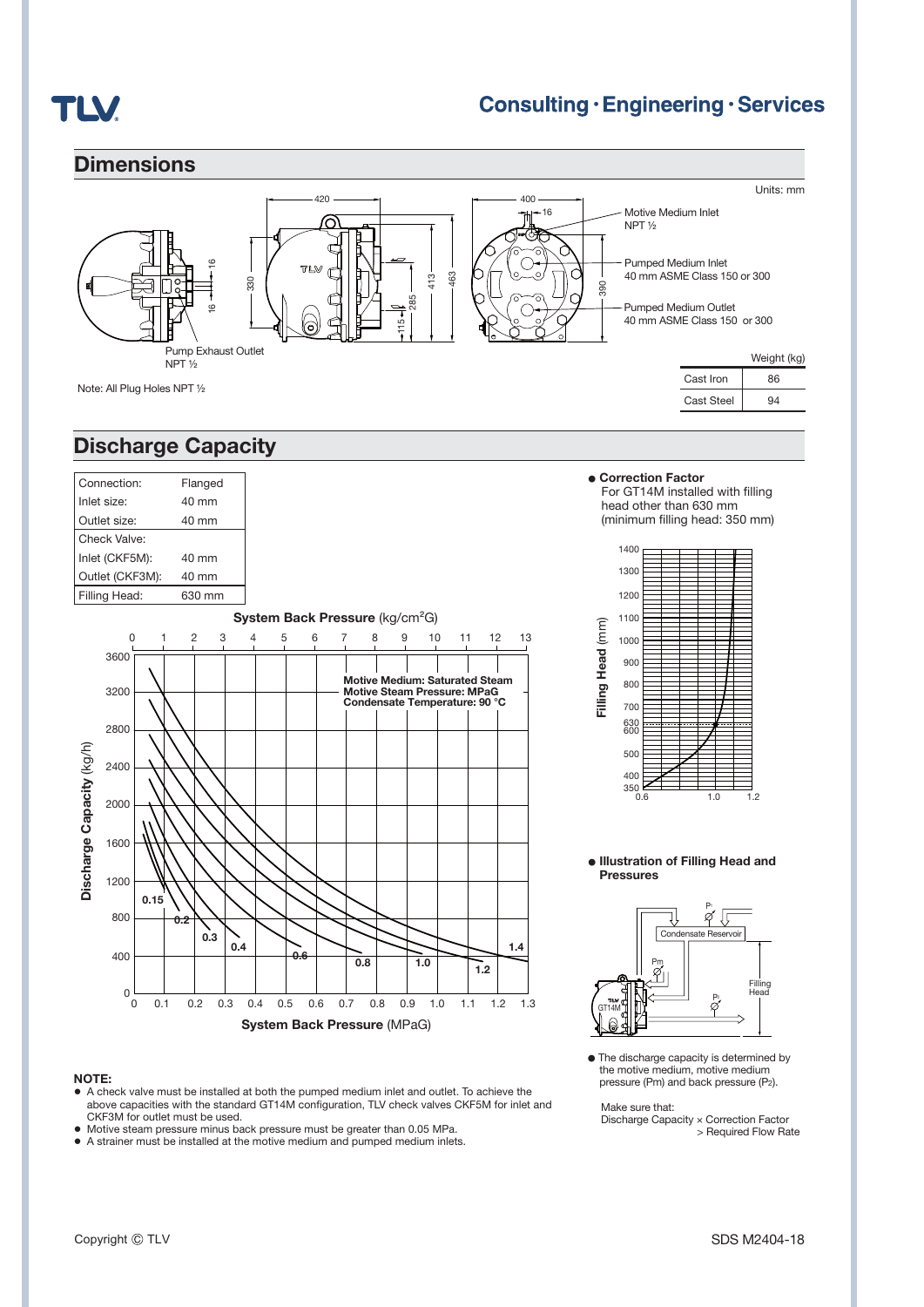## **TLV**

### **Consulting · Engineering · Services**

**Steam Consumption (Motive Medium)**

### **Size of Reservoir**

The reservoir must have a capacity sufficient to store the condensate produced during the PowerTrap operation and discharge.

#### **Size of Reservoir** (flash steam is not involved)

| Amount of<br>condensate | Reservoir Diameter (mm) and Length (m) |     |     |     |     |     |     |  |
|-------------------------|----------------------------------------|-----|-----|-----|-----|-----|-----|--|
| (kg/h)                  | 40                                     | 50  | 80  | 100 | 150 | 200 | 250 |  |
| 300 or less             | 1.2 <sub>m</sub>                       | 0.7 |     |     |     |     |     |  |
| 400                     | 1.5                                    | 1.0 |     |     |     |     |     |  |
| 500                     | 2.0                                    | 1.2 | 0.5 |     |     |     |     |  |
| 600                     |                                        | 1.5 | 0.6 |     |     |     |     |  |
| 800                     |                                        | 2.0 | 0.8 | 0.5 |     |     |     |  |
| 1000                    |                                        |     | 1.0 | 0.7 |     |     |     |  |
| 1500                    |                                        |     | 1.5 | 1.0 |     |     |     |  |
| 2000                    |                                        |     | 2.0 | 1.3 | 0.6 |     |     |  |
| 3000                    |                                        |     |     | 2.0 | 0.9 | 0.5 |     |  |
| 4000                    |                                        |     |     |     | 1.2 | 0.7 |     |  |
| 5000                    |                                        |     |     |     | 1.4 | 0.8 | 0.5 |  |
| 6000                    |                                        |     |     |     | 1.7 | 1.0 | 0.6 |  |
| 7000                    |                                        |     |     |     | 2.0 | 1.2 | 0.7 |  |
| 8000                    |                                        |     |     |     |     | 1.3 | 0.8 |  |
| 9000                    |                                        |     |     |     |     | 1.5 | 0.9 |  |
| 10000                   |                                        |     |     |     |     | 1.7 | 1.0 |  |

Reservoir length can be reduced by 50% when the motive medium pressure (Pm) divided by back pressure (P<sub>2</sub>) equals 2 or greater (when Pm ÷ P<sub>2</sub> ≥ 2).



#### **GT14M Steam Trap Discharge Capacity**





- 1. Capacities are based on continuous discharge of condensate 6 °C below steam temperature.
- 2. Differential pressure is the difference between inlet and outlet pressure of the trap.



**CAUTION** DO NOT use this product under conditions<br>
condensate backup will occur!<br>
condensate backup will occur!